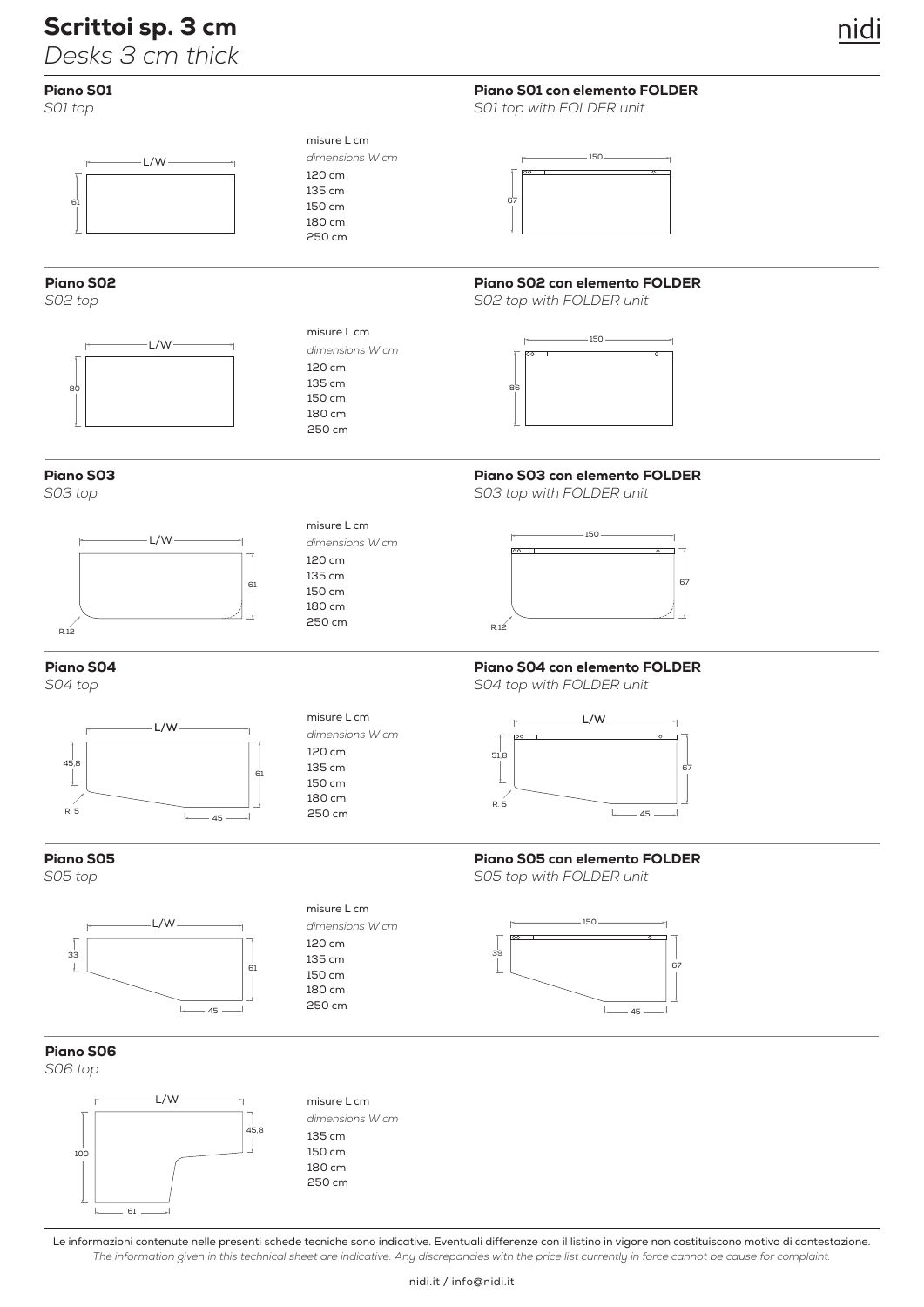# Scrittoi sp. 3 cm

*Desks 3 cm thick*

# Piano S07



# Piano S08

*S08 top*



misure L cm 135 cm 150 cm 180 cm 250 cm *dimensions W cm*

misure L cm

*dimensions W cm*

nidi

135 cm 150 cm 180 cm 250 cm

## Piano S09





misure L cm 135 cm 150 cm 180 cm 250 cm *dimensions W cm*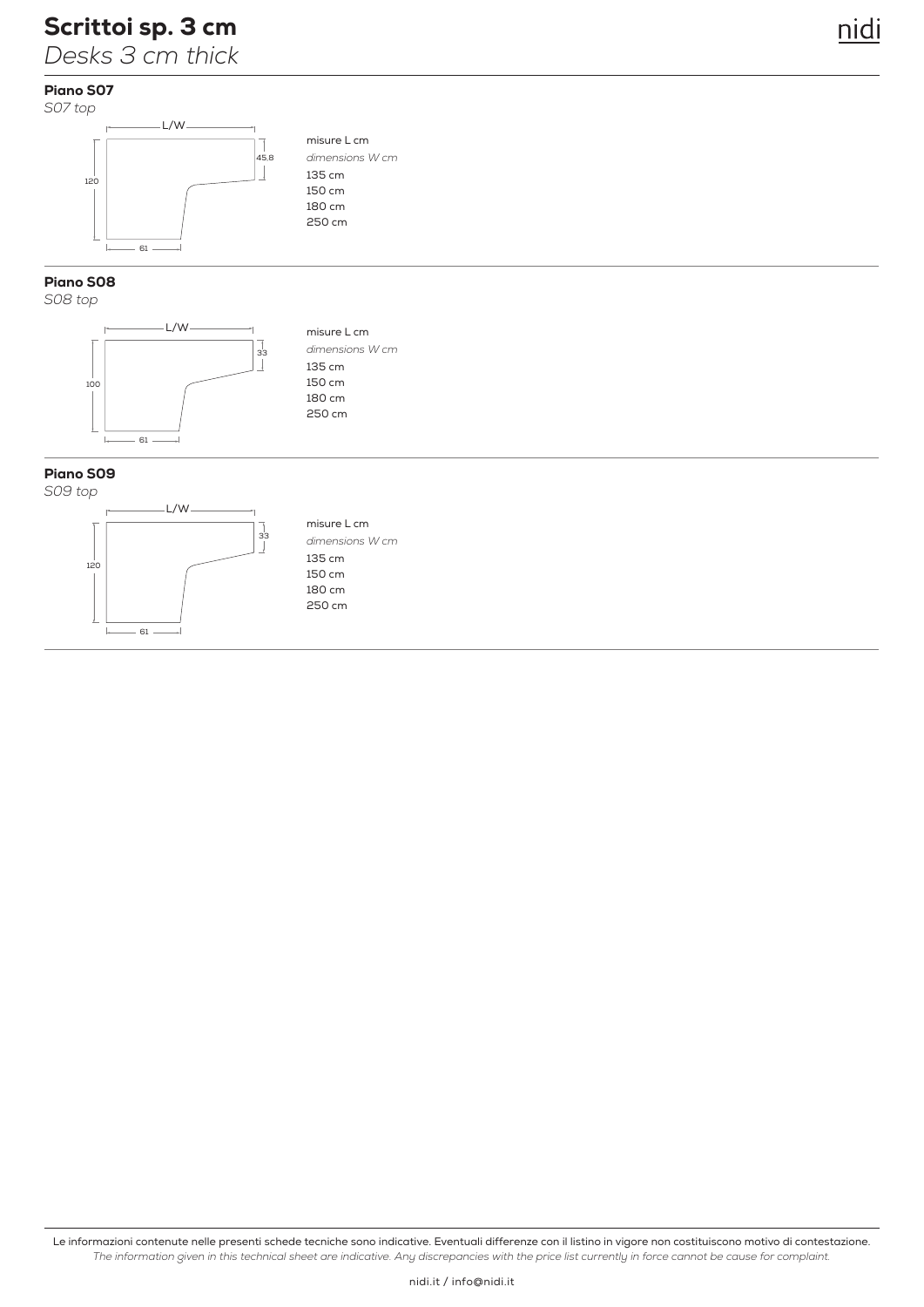# Scrittoi sp. 5 cm

*Desks 5 cm thick*

# Piano S21

*S21 top*



## Piano S21

*S21 top*



## Piano S22

*S22 top*



misure L cm 120 cm 135 cm 150 cm 180 cm *dimensions W cm*

misure L cm

*dimensions W cm*

nidi

misure L cm

*dimensions W cm*

120 cm 135 cm 150 cm 180 cm

120 cm 135 cm 150 cm 180 cm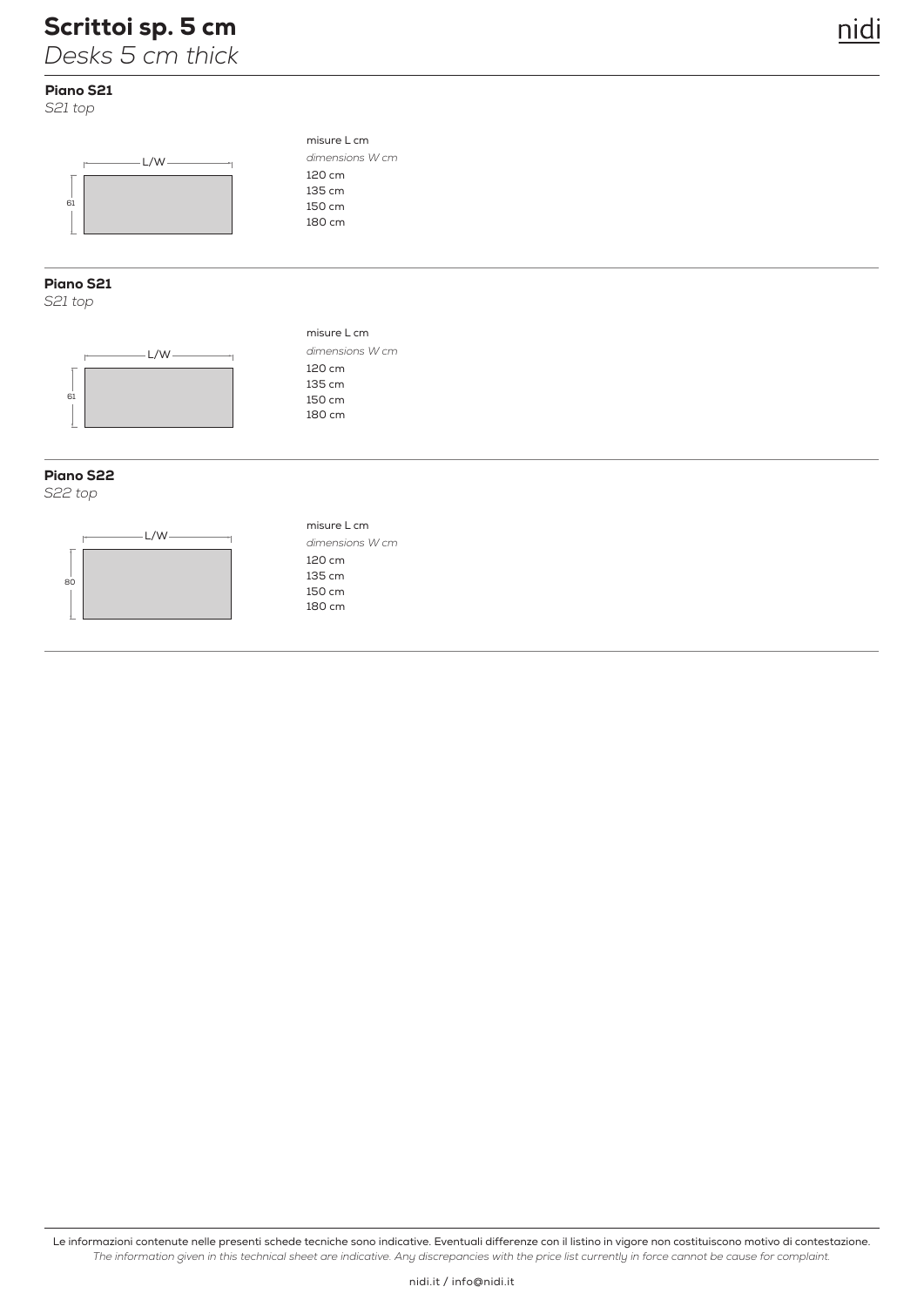# Piani sospesi con alzata

*Wall-mounted tops with upstand*

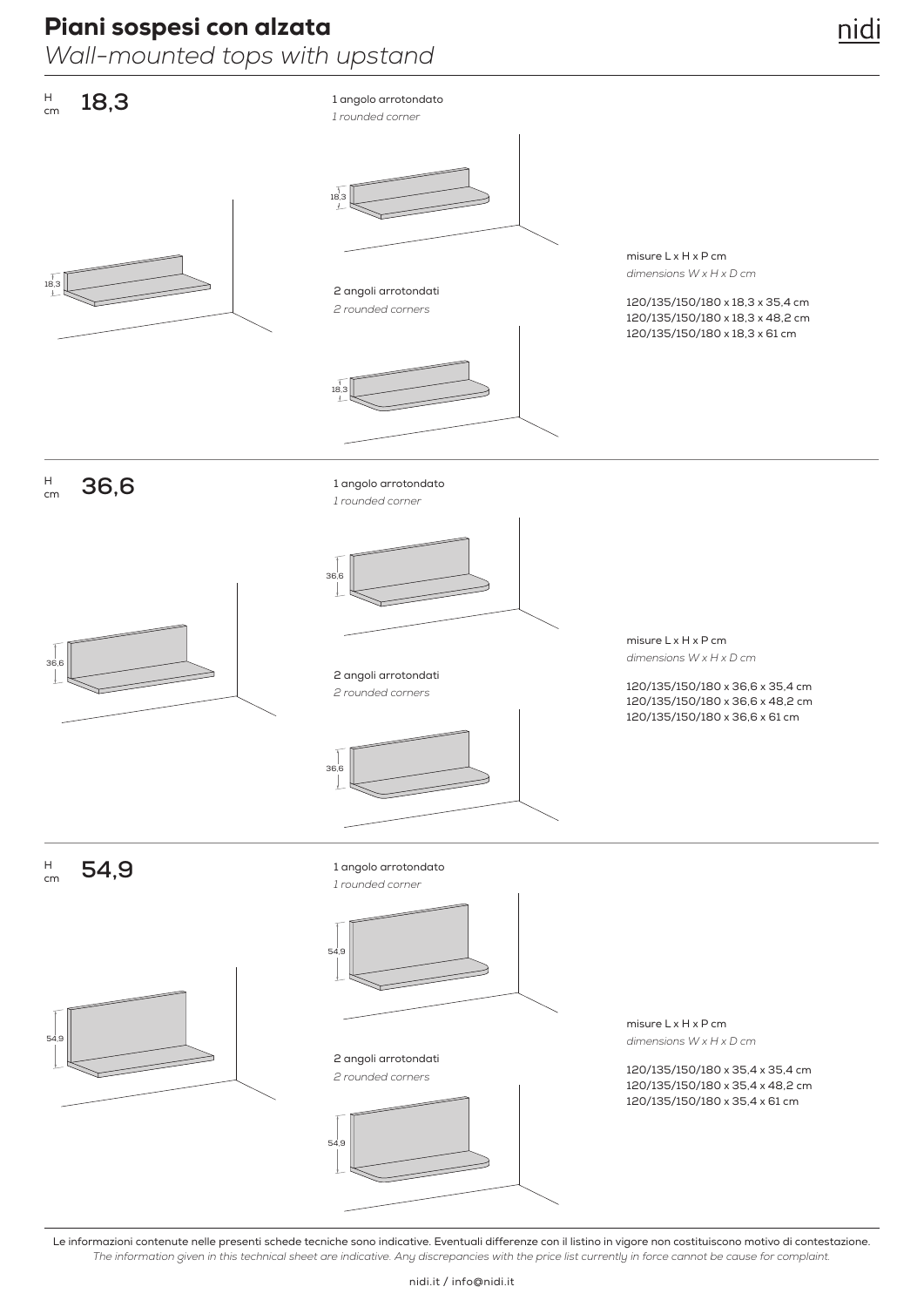# Piani sagomati

*Shaped tops*

*3cm thick top 5cm thick top*

# Piano S51



Top sp. 3 cm Top sp. 5 cm

## Piano S51



Piano S52



Piano S52



misure L cm *dimensions W cm*

120 cm 135 cm 150 cm 180 cm

Piano S53 / S54





Piano S53 / S54

misure L x P cm *dimensions W x D cm*

120/135/150/180 x 61 cm 120/135/150/180 x 80 cm

Piano S55



## Piano S55



misure L x P cm *dimensions W x D cm*

40 x 40 cm 60 x 60 cm 80 x 80 cm 100 x 100 cm

# **Piano S61 per armadio terminale DEN**<br>S61 top for wardrobe with DEN end unit



Piano S61 con scanso per armadio terminale DEN

S61 top with cut-out for wardrobe with DEN end unit



Le informazioni contenute nelle presenti schede tecniche sono indicative. Eventuali differenze con il listino in vigore non costituiscono motivo di contestazione. *The information given in this technical sheet are indicative. Any discrepancies with the price list currently in force cannot be cause for complaint.*

nidi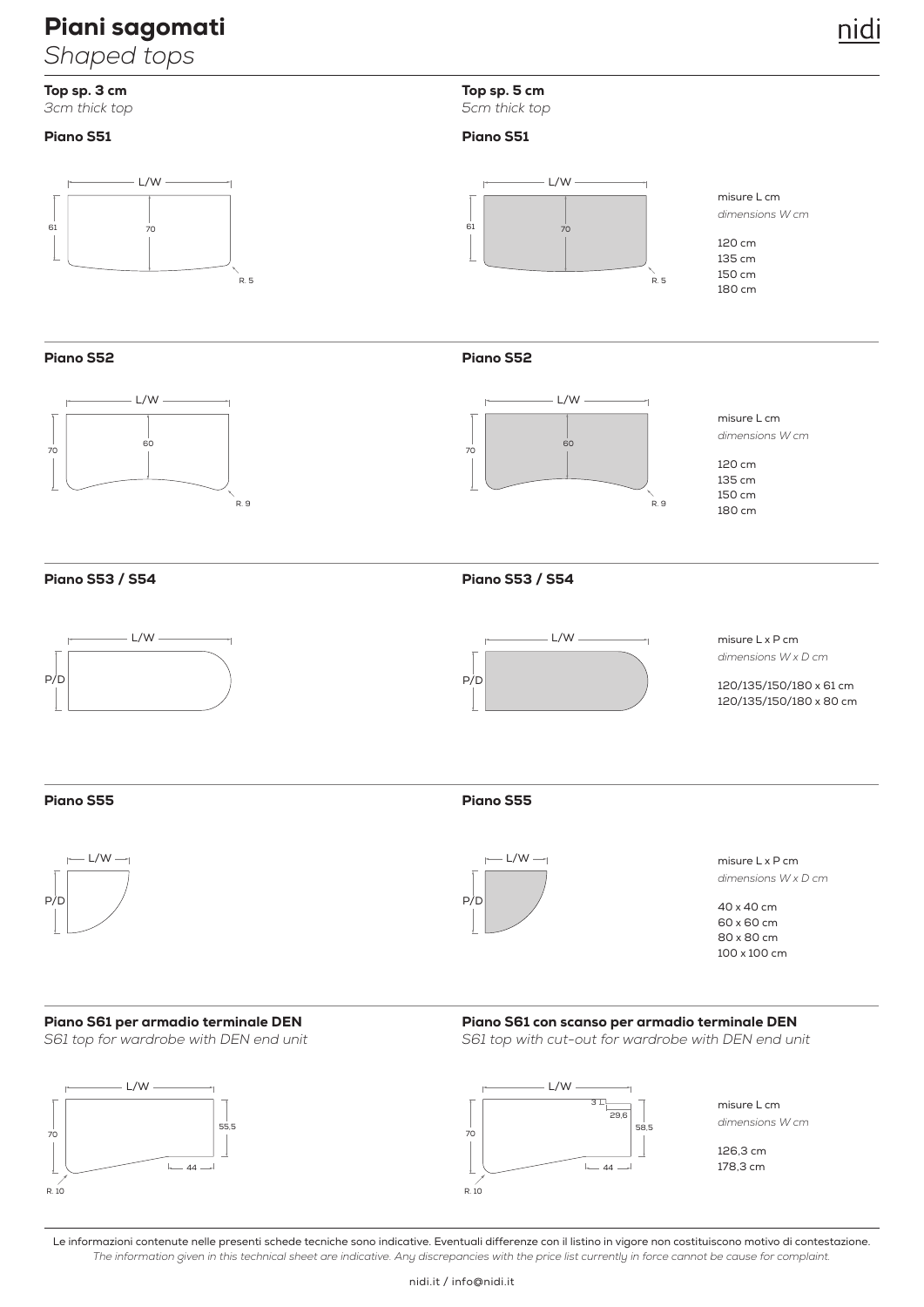# Piani sagomati

*Shaped tops*

# Top sp. 3 cm Top sp. 5 cm

*3cm thick top 5cm thick top*

## Piano S56



Piano S57



Piano S57

 $-45$ 

 $\mathsf{L}$ 

 $\sim$ 

Piano S56

80



L/W

misure L cm *dimensions W cm*

120 cm 135 cm 150 cm 180 cm

120 cm 135 cm 150 cm 180 cm

misure L cm

*dimensions W cm*

 $48,2$ 

Piano S58





misure L x P cm *dimensions W x D cm*

120 cm 135 cm 150 cm 180 cm

Piano S59





Piano S59

misure Ø cm *dimensions Ø cm* 

100 cm 115 cm

# Piano S60



# Piano S60



*dimensions Ø cm* 

115 cm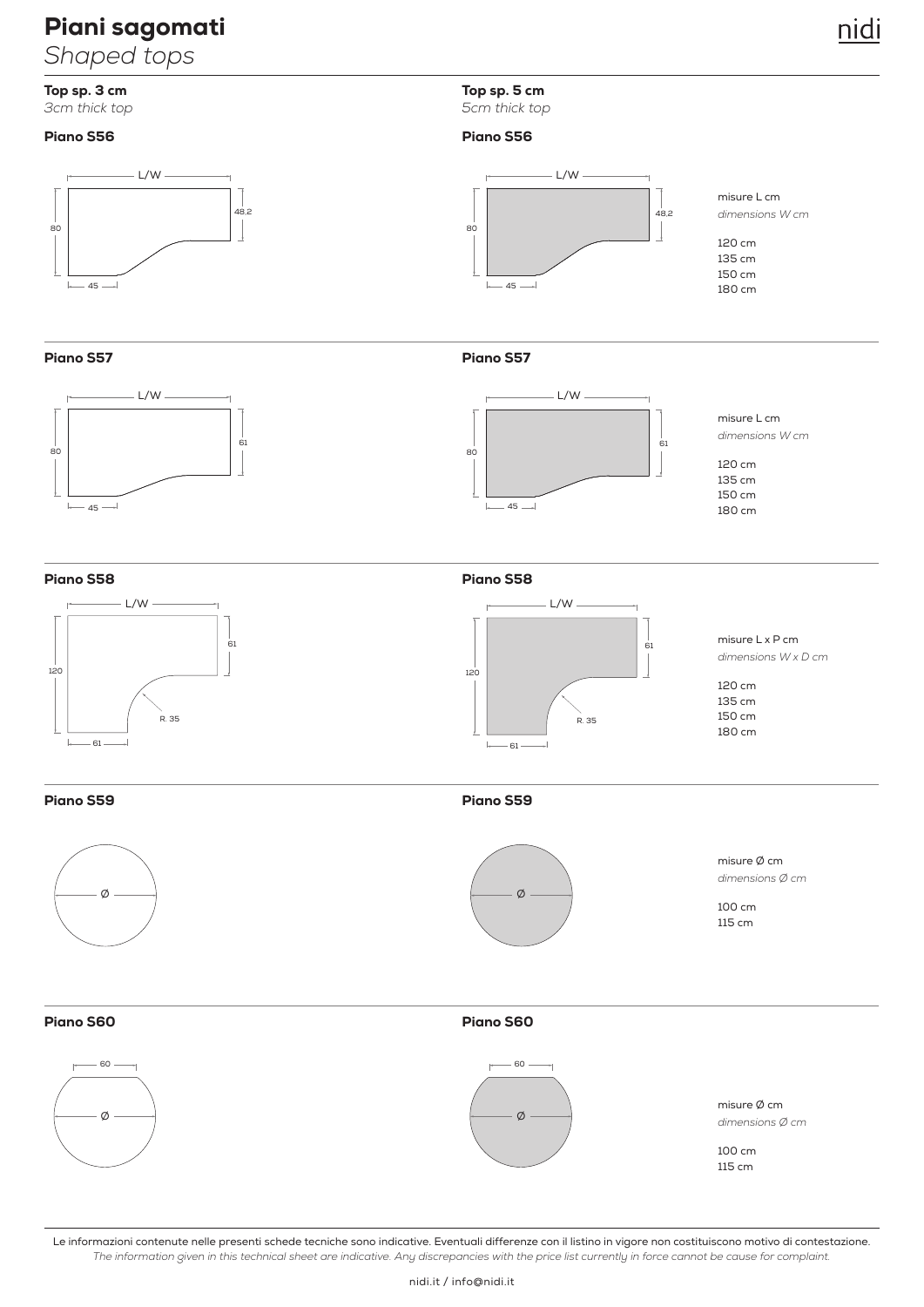# Supporti per scrittoio

*Desk supports*

# Fianco a "L" SX, sp. 3 cm

*L-shaped LH side panel, 3 cm thick*

# 36  $- - - -$ **H** P/D 3

Fianco sp. 3 cm *3cm-thick side panel*



misure H x P cm *dimensions H x D cm*

70 x 33/45,8/58,6/80 cm 100 x 33/45,8/58,6/80 cm



Fianco sp. 5 cm

5

<sub>70</sub> P/D

36

*L-shaped RH side panel, 3 cm thick*

 $\widetilde{P}/D$ 

Fianco a "L" DX, sp. 3 cm

70

3

misure P cm *dimensions D cm*

70 x 33/45,8/58,6/80 cm 100 x 33/45,8/58,6/80 cm

misure H x P cm

*dimensions H x D cm*

45,8 cm 61 cm 80 cm

### Fianco sp. 3 cm a sbalzo *Cantilevered side panel 3 cm thick*

Schiena di irrigidimento sp. 1,8 cm

*Stiffening back panel 1,8 cm thick*



Comodino LUCE L 90 per sostegno scrittoio

*LUCE bedside table W 90 for supporting desk*

misure P cm *dimensions D cm*

45,8 cm 58,6 cm



Comodino LUCE L 118,2 per sostegno scrittoio *LUCE bedside table W 118,2 for supporting desk*



25 cm 40 cm

Supporto a "L" per fissaggio piani Supporto a "V" per fissaggio piani Barra di rinforzo per piano scrittoio<br>L-shaped bracket for fastening tops V-shaped bracket for fastening tops Reinforcing bar for desk top *L-shaped bracket for fastening tops V-shaped bracket for fastening tops Reinforcing bar for desk top*

45

45



2

misure L cm and the contract of  $\overrightarrow{r}$  and  $\overrightarrow{r}$  and  $\overrightarrow{r}$  and  $\overrightarrow{r}$  and  $\overrightarrow{r}$  and  $\overrightarrow{r}$  and  $\overrightarrow{r}$  and  $\overrightarrow{r}$  and  $\overrightarrow{r}$  and  $\overrightarrow{r}$  and  $\overrightarrow{r}$  and  $\overrightarrow{r}$  and  $\overrightarrow{r}$  and  $\overrightarrow{r}$  and  $\overrightarrow{r}$ *dimensions W cm dimensions W cm*

> 130 cm 150 cm 170 cm

Le informazioni contenute nelle presenti schede tecniche sono indicative. Eventuali differenze con il listino in vigore non costituiscono motivo di contestazione. *The information given in this technical sheet are indicative. Any discrepancies with the price list currently in force cannot be cause for complaint.*

nidi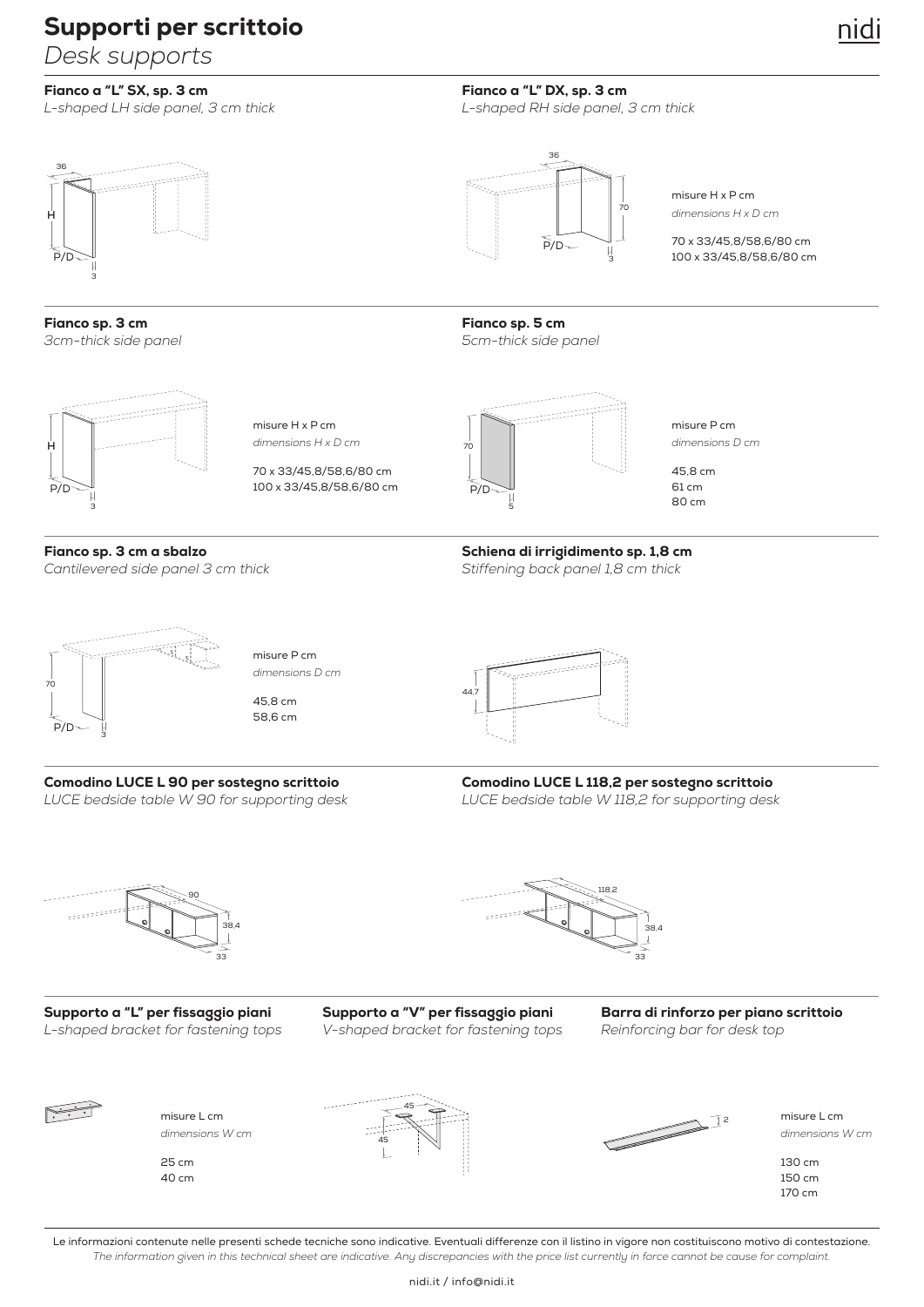# Gambe per scrittoio

*Desk legs*

Gamba KIKE *KIKE leg*

Gamba LOOM quadro in metallo *Metal square LOOM leg*





## Coppia gambe POLY in metallo *Pair of metal POLY legs*

Coppia gambe MOVE in metallo con ruota *Pair of metal MOVE legs on castors*



Gamba ASK in metallo *Metal ASK leg*



Gamba CLESSIDRA in metallo *Metal CLESSIDRA leg*





Coppia gambe WOODY *Pair of WOODY legs*

Set 4 gambe WOODY *Set of 4 WOODY legs*





6,8 cm 6,8 cm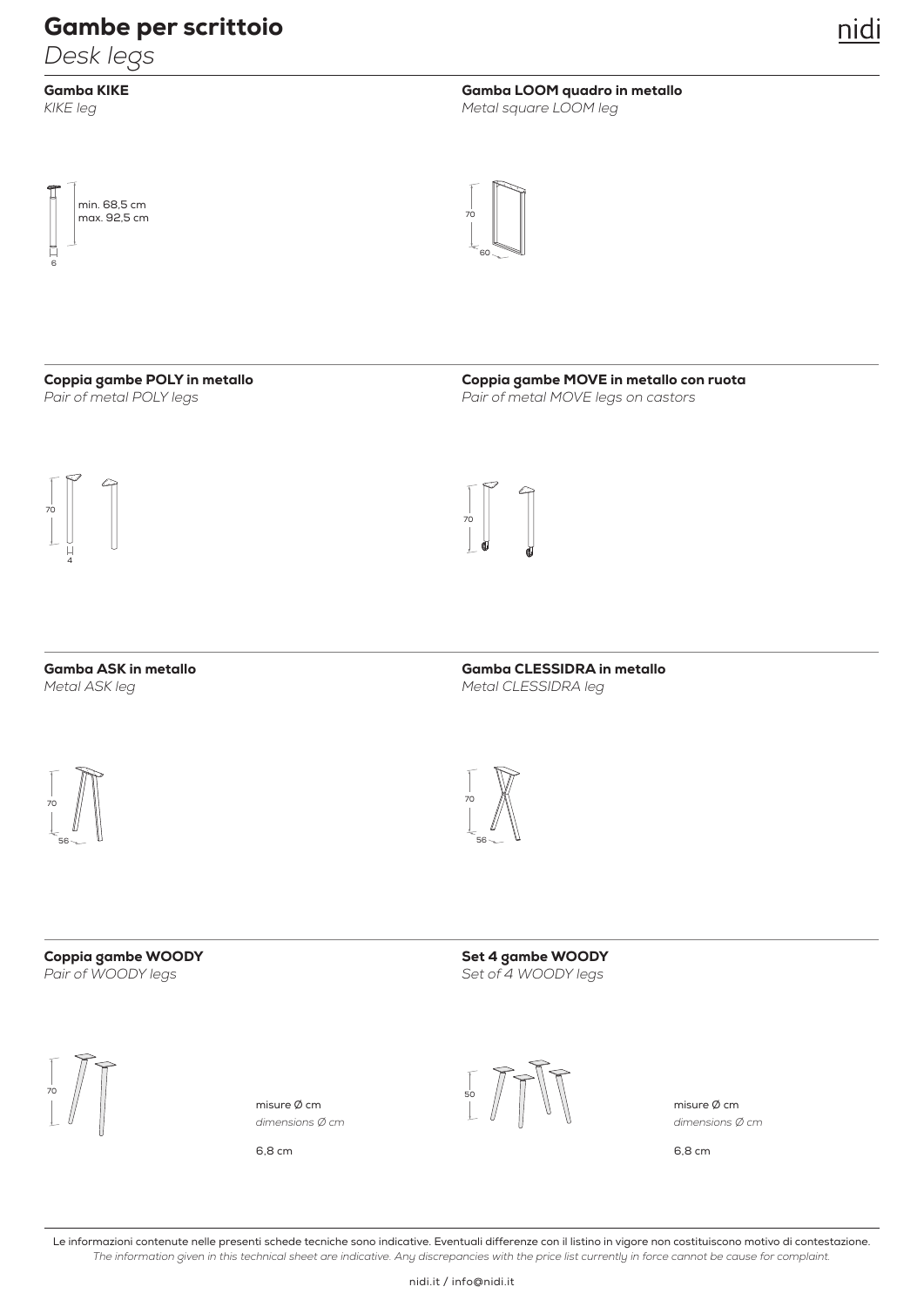*Desk accessories*

# Cassettiera 3 cassetti su guide rallentate

*Drawer unit w/ 3 drawers on soft-close runners*

# nıd

# Cassettiera 3 cassetti su guide rallentate

*Drawer unit w/ 3 drawers on soft-close runners*



misure L x H x P cm *dimensions W x H x D cm*

45/60/90 x 70 x 48,2 cm



misure L x H x P cm *dimensions W x H x D cm*

45/60/90 x 70 x 61 cm

# Cassettiera 3 cassetti su guide rallentate e vano a giorno

*Drawer unit w/ 3 drawers on soft-close runners and open shelf*

Cassettiera 3 cassetti su guide rallentate e vano a giorno *Drawer unit w/ 3 drawers on soft-close runners and open shelf*



misure L x H x P cm *dimensions W x H x D cm*

45/60 x 70 x 48,2 cm



misure L x H x P cm *dimensions W x H x D cm*

45/60 x 70 x 61 cm

# Cassettiera 2 cassetti su guide rallentate

*Drawer unit w/ 2 drawers on soft-close runners*

Con top sp. 1,2 cm *With 1,2cm-thick top.*



misure L x H x P cm *dimensions W x H x D cm*

45/60 x 48,8 x 48,2 cm





misure L x H x P cm *dimensions W x H x D cm*

45/60 x 67,1 x 48,2 cm

### Cassettiera 3 cassetti su guide rallentate

*Drawer unit w/ 3 drawers on soft-close runners*

Con top sp. 1,2 cm *With 1,2cm-thick top.*



misure L x H x P cm *dimensions W x H x D cm*

45/60 x 67,1 x 48,2 cm

Con top sp. 1,2 cm *With 1,2cm-thick top.*



misure L x H x P cm *dimensions W x H x D cm*

45/60 x 67,1 x 48,2 cm

Le informazioni contenute nelle presenti schede tecniche sono indicative. Eventuali differenze con il listino in vigore non costituiscono motivo di contestazione. *The information given in this technical sheet are indicative. Any discrepancies with the price list currently in force cannot be cause for complaint.*

Con top sp. 1,2 cm *With 1,2cm-thick top.*

Cassettiera 1 cassetto e 1 cassettone su guide rallentate *Drawer unit w/ 1 drawer and 1 oversized drawer on soft-close runners*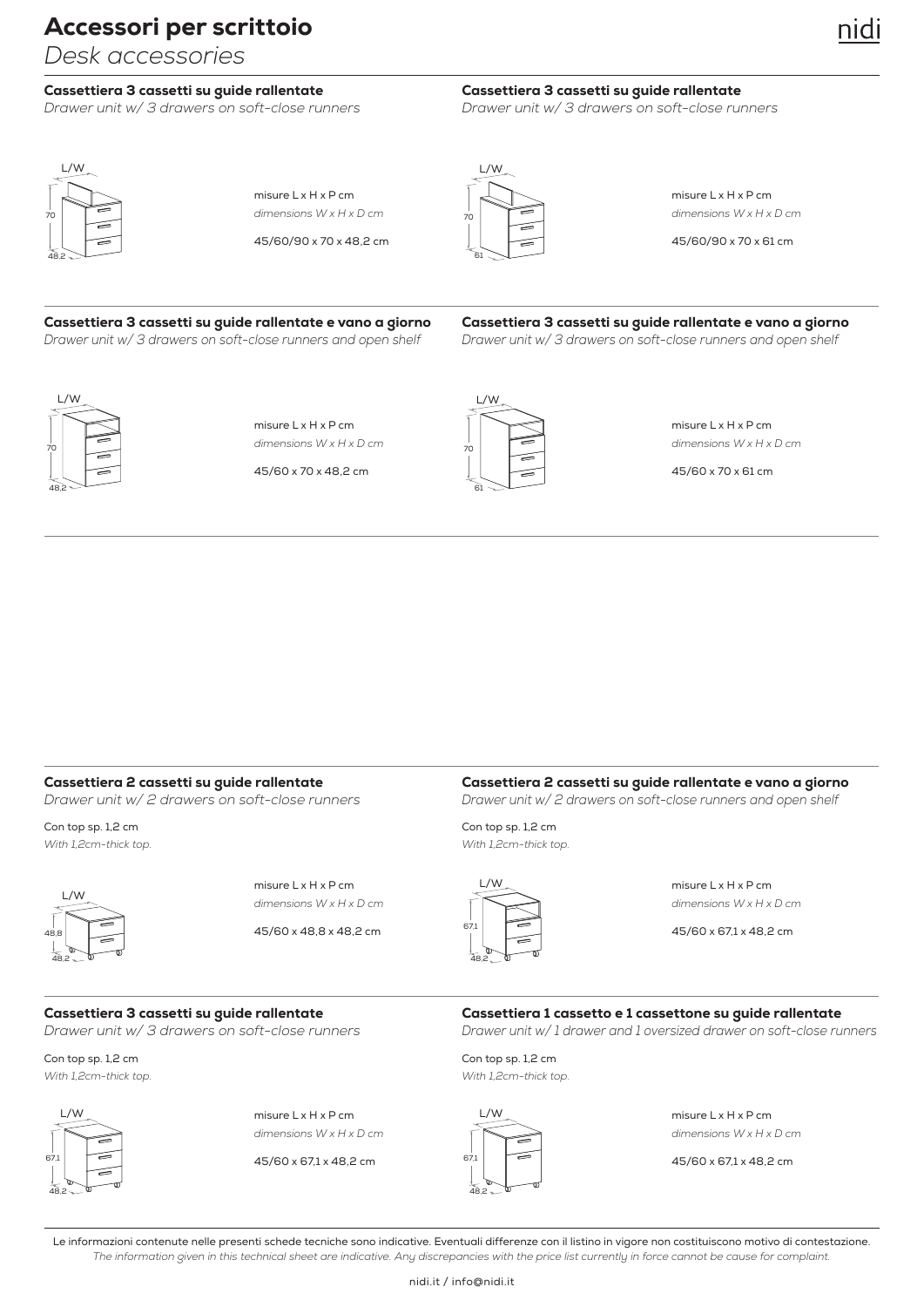*Desk accessories*

## Cassetto LUCE pensile sottoscrittoio

*LUCE under-desk suspended drawer*



misure L x H x P cm *dimensions W x H x D cm*

30 x 14,2 x 45/60 cm 45 x 14,2 x 45/60 cm

Cassettino per LEO e YUCCA

*Box for LEO and YUCCA*

Spessore 1,2 cm. In folding. *1,2 cm thick. Mitre folded.*

 $28 - 28$ 15

Alzata dritta *Straight upstand*

Spessore 1,8 cm. *1,8 cm thick.* 





Alzata dritta *Straight upstand*

Spessore 1,8 cm. *1,8 cm thick.* 



Portatastiera estraibile *Pull-out keyboard shelf*



Alzata GRAPHIC

*GRAPHIC upstand*

Porta tower *PC tower stand*

9



33 **66** 

Le informazioni contenute nelle presenti schede tecniche sono indicative. Eventuali differenze con il listino in vigore non costituiscono motivo di contestazione. *The information given in this technical sheet are indicative. Any discrepancies with the price list currently in force cannot be cause for complaint.*

Vassoio pensile girevole sottoscrittoio *Under-desk swing-out tray*

Struttura sp. 1,8 cm. Superior of the structure of the Spessore 1,2 cm. In folding. *Structure 1,8 cm thick. 1,2 cm thick. Mitre folded.*







*GIRO mirror for SECRET and YUCCA desks*



# Alzata stondata H 33 cm

*Rounded upstand H 33 cm*

Spessore 1,8 cm.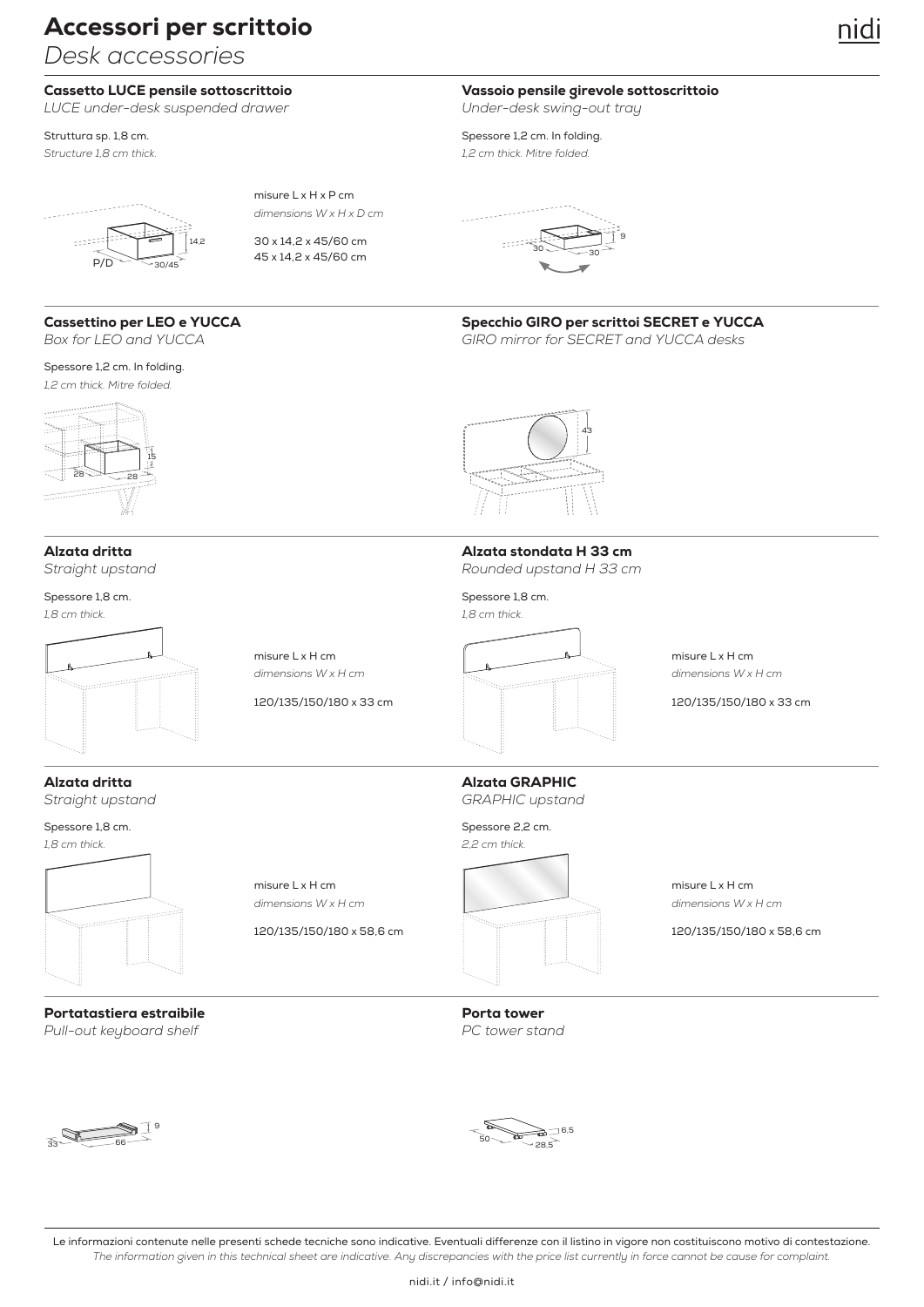*Desk accessories*

### Boccola passacavi circolare in plastica

Plastic round wiring grommet **Metal round wiring grommet** Metal round wiring grommet

# Boccola passacavi circolare in metallo

nidi



8 cm 8 cm foro Ø cm *hole Ø cm*



misure Ø cm misure Ø cm

foro Ø cm *hole Ø cm*

### Boccola passacavi rettangolare in plastica *Plastic rectangular wiring grommet Metal rectangular wiring grommet*

Boccola passacavi rettangolare in metallo



9,2 x 3,4 cm foro Ø cm



foro Ø cm

17,5 x 4,5 cm

## Passacavi e portapenne POOL in legno *POOL wooden pen holder and wiring grommet Metal FOLDER 0,2 cm thick*

Per piani sp. 3 e 5 cm. Per piani sp. 3 e 5 cm.



FOLDER in metallo sp. 0,2 cm

*For tops 3 and 5 cm thick. For tops 3 and 5 cm thick.*



Portapenne in legno laccato



7,8 cm misure Ø cm *dimensions Ø cm*

71 cm foro Ø cm *hole Ø cm*

## Ricarica wireless sottopiano

*Lacquered wood pen holder Undermounted wireless charging*

Per piani sp. 3 e 5 cm. *For tops 3 and 5 cm thick.*